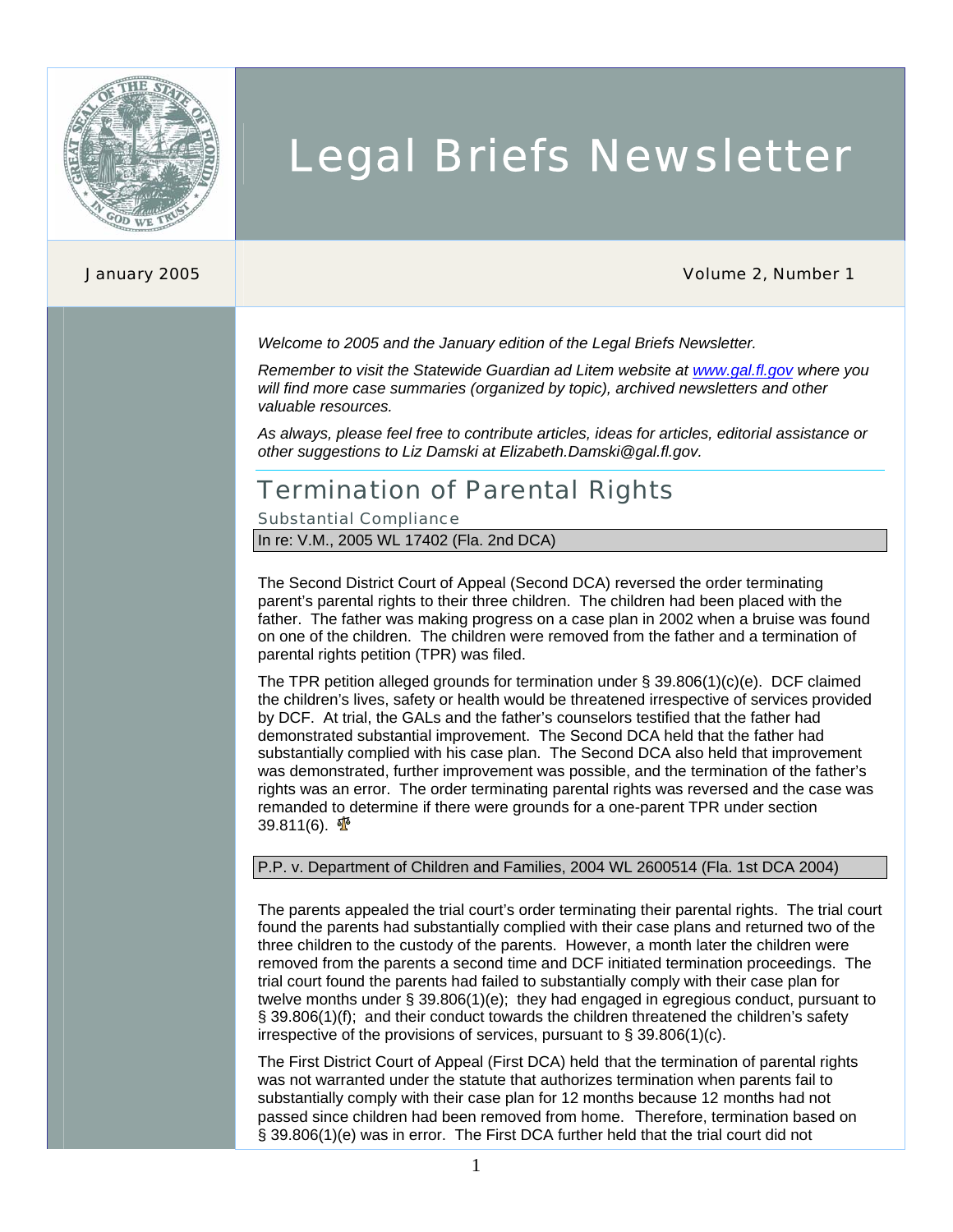determine whether termination of parental rights was the least restrictive means of protecting the children and remanded the case for further proceedings.  $\mathbf{\Phi}$ 

Parties to the case

C.L.R. v. Department of Children and Families, 2004 WL 2308875 (Fla. 5th DCA)

The Department of Children and Families (DCF) filed a dependency petition against the mother and father of six children. At a hearing, DCF orally dismissed the dependency action as to the father and no further pleadings or papers were served on him.

The Fifth District Court of Appeal (Fifth DCA) found the trial court had erred in excluding the father from the dependency proceedings. The Fifth DCA held that dismissal of the dependency action against father did not make him a "non-party" to the dependency. Florida law does not require the filing of dependency actions against both parents. Parents who are not named in the petition are still "parties" to the action under Florida Rule of Juv. Procedure 8.210(a). As a party to the proceeding, father is entitled to notice of all proceedings, service of all proceedings and an opportunity to be heard. The Fifth DCA also held that a parent who is not named in a dependency petition is not entitled to appointed counsel. Finally, the Fifth DCA held that the appropriate remedy is a new hearing to permit the father to he heard on the issue of reunification.  $\mathbf{\Phi}$ 

No additional services could effect reunification L.F. v. Department of Children and Families, 888 So.2d 147 (Fla. 5th DCA 2004)

When the mother failed to complete the case plan, the Department of Children and Families (DCF) filed a petition for the involuntary termination of her parental rights.

The trial court found that despite DCF's extraordinary efforts to assist the mother, the mother's lack of parenting skills placed the children at risk of physical danger. The trial court further ruled that there were no additional services that could have been offered to effect reunification. The Fifth DCA held that the findings of the trial court were supported by competent, substantial evidence and the trial court's order terminating the mother's parental rights was upheld. <a>

#### Involuntary Termination: Failure to Appear

In re: A.N.D., 883 So.2d 910 (Fla. 2nd DCA 2004)

The Second District Court of Appeal (Second DCA) reversed the trial court's denial of the mother's motion to set aside her consent to the termination of her parental rights by default. Although the mother was ordered to appear at the adjudicatory hearing during a pretrial conference, the mother failed to appear. Her attorney appeared and informed the court that she was not attending the hearing due to severe sunburn. The trial court held that the mother consented to the termination of parental rights by default, in accordance with § 39.801(3)(d). The mother filed a motion to set aside the termination order. The trial court denied the motion and the mother appealed.

The Second DCA held that a properly filed motion to vacate a consent to termination of parental rights by default should be liberally granted. The Second DCA also held that the party seeking to vacate the consent to termination of parental rights by default must act with due diligence, demonstrate excusable neglect, and demonstrate the existence of a meritorious defense. Because the trial court did not apply this analysis to the mother's motion to vacate the order, the Second DCA reversed the judgment terminating the mother's parental rights and remanded the case back to the trial court to reconsider the mother's motion.

B.H. Sr. v. Department of Children and Families, 882 So.2d 1099 (Fla. 4th DCA 2004)

The Department of Children and Families filed a petition to terminate the father's parental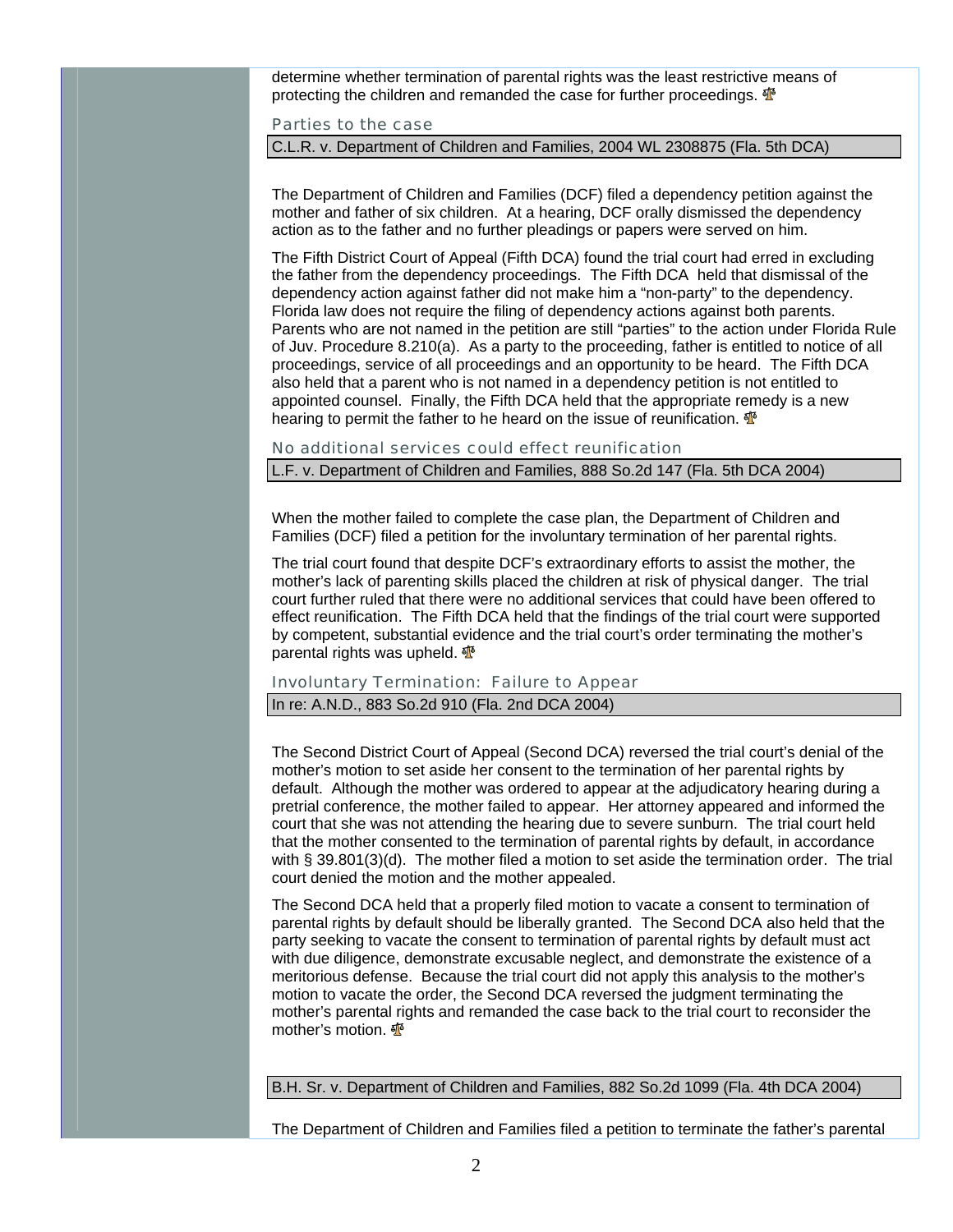rights. The father lived in Minnesota and was served with notice of the advisory hearing approximately two weeks prior to the hearing itself. Although the father did not personally appear at the hearing, his counsel was present and the father, over the telephone, entered a denial to the TPR petition. Although the court originally accepted the denial, during a subsequent motion hearing, the court held the father consented to the TPR petition by failing to personally appear at the advisory hearing.

The Fourth DCA held that father's telephone appearance constituted a personal appearance, for purposes of the hearing. § 39.801(3)(d). The Fourth DCA held there is no strict or per se prohibition against a parent's appearance by phone if it is sanctioned by the parties or the court. The Fourth DCA reiterated that constructive consent in termination cases are disfavored and are not meant to be a "gotcha" practice used when a parent fails to appear or is delayed by circumstances beyond their control. Since the father was not seeking to delay the proceedings and had a reasonable explanation of why he could not be present, the Fourth DCA held the trial court abused its discretion by entering the constructive consent, reversed the termination order and remanded the case for further proceedings.  $\Phi$ 

### Appeal

Order on Pretrial Conference In re: R.B., 2005 WL 120499 (Fla. 2nd DCA)

The mother appealed an "order on pretrial conference" that was entered in a termination of parental rights proceeding. The Second District Court of Appeal (Second DCA) held that an order on pretrial conference is not appealable. Interlocutory appeals of nominal orders are only allowed under circumstances listed under Florida Rule of Appellate Procedure 9.130. Despite the fact that dependency and termination proceedings do not conclude with a single final order, the Second DCA held that Florida Rule of Appellate Procedure 9.146 did not create a new category of non-final appeals and therefore, Rule 9.130 would apply in the mother's case.

Since the order challenged by the mother did not depart from the essential requirements of the law resulting in irreparable injury to her, the appeal was treated as a petition for writ of certiorari and was denied.

# Evidence Review: Impeachment of Party or Witness by Prior Conviction

Lois Sears, Esq. Florida Evidence Code § 90.610

#### **Hypothetical**

JANIE JO SHADY is called as a witness by parents in a Termination of Parental Rights Trial. Ms. Shady testifies that the parents work for her successful new company, and have been offered long-term employment, which includes free family housing, use of company vehicles, and lavish fringe benefits. A review of criminal history reflects that Ms. Shady has several recent felony convictions, and a recent conviction for credit card fraud.

#### Procedure for impeachment of party or witness by prior conviction

The Proponent must show that the witness was previously **convicted** of a crime:

1. That was punishable by death, or imprisonment in excess of one year under the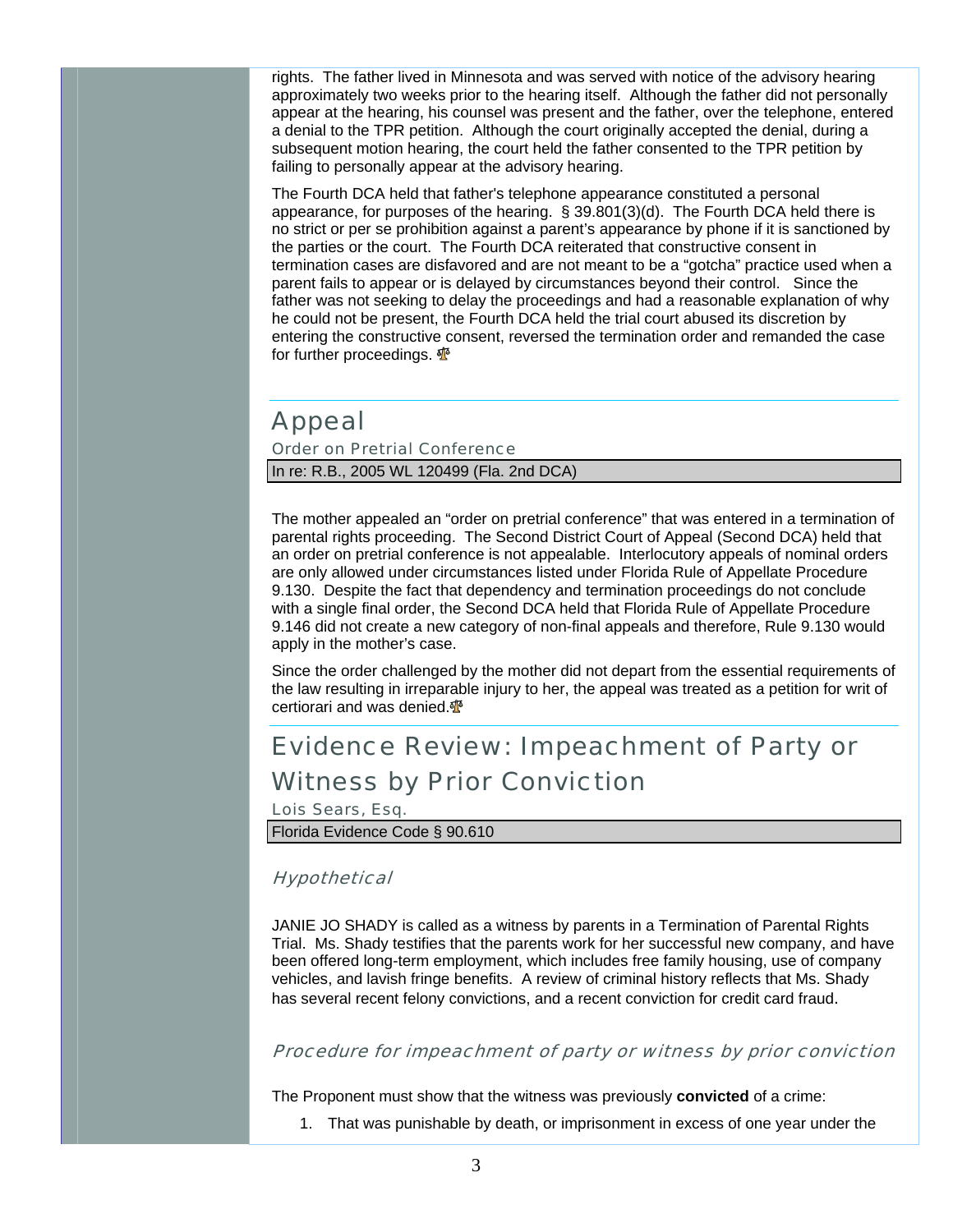law under which the witness was convicted (i.e., **any felony**);

- 2. If the witness admits the conviction, the questioner may ask
	- a. How many times, and
	- b. Whether the witness has ever been convicted of a crime involving dishonesty regardless of the punishment (can be either a misdemeanor or felony
- 3. If the witness denies the conviction,
	- a. The opposing party may produce the record of conviction BUT
		- i. If a witness does not admit his prior convictions, the only proper method of impeachment is to introduce certified records of the convictions. *Green v. State*, 720 So.2d 1150, 1151 (Fla. 4th DCA 1998)
	- b. Counsel may NOT ask any questions of the witness unless he or she has knowledge that the witness has in fact been convicted of the crime or crimes. *See Brown v. State,* 787 So.2d 136 (Fla. 4th DCA 2001) and *Holmes v. State*, 757 So.2d 620 (Fla. 3rd DCA 2000).
- 4. The following are not acceptable:
	- a. Evidence inadmissible in a civil trial if it is **so remote** in time as to have no bearing on the present character of the witness; and/or
	- b. **Juvenile adjudications** (inadmissible)

#### **Notes**

Response to objection as to "Relevance": Florida Evidence Code 90.608: Who May Impeach: Any party, including the party calling the witness, may attack the credibility of a witness by showing prior convictions subject to the remoteness argument.

Florida Evidence Code 90.410: Offer to Plead Guilty; Nolo Contendere; Withdrawn Pleas of Guilty. : Evidence of plea of guilty, later withdrawn, plea of nolo contendere, or offer to plead guilty or nolo contendere to the crime charged or any other crime is **inadmissible** in any civil or criminal proceedings.

If the witness denies the conviction, the proponent may provide the parties and Court with the certified record of conviction. See Florida Evidence Code 90.955 - Public Records. <sup>Th</sup>

# Websites Resources

#### **ABA Center on Children and the Law – Links of Interest to Child Advocates**:

http://www.abanet.org/child/links.html

We've done a lot of Web-surfing lately to find links that may be of interest to those who are lawyers for children, guardians ad litem, judges, juvenile/family court system personnel, and other child advocates. *Quoted from website*

#### **Adolescence Directory Online (ADOL)**

http://www.education.indiana.edu/cas/adol/mental.html

This electronic guide provides information regarding adolescent issues and secondary education, including mental health risk factors for adolescents. The guide provides links to groups and information dedicated to the following issues: Abuse, Adolescent Development, Attention Deficit - Hyperactivity Disorder, Autism, Bipolar Disorder (Manic - Depression), Conduct Disorders, Depression, Eating Disorders, Grieving, Panic Disorder, Retardation, Sexual Abuse and Suicide.  $\frac{4}{3}$ 

**If you would like to make suggestions for our newsletter, contribute an article or have an idea for an article, please contact Liz Damski at Elizabeth.damski@gal. fl.gov**